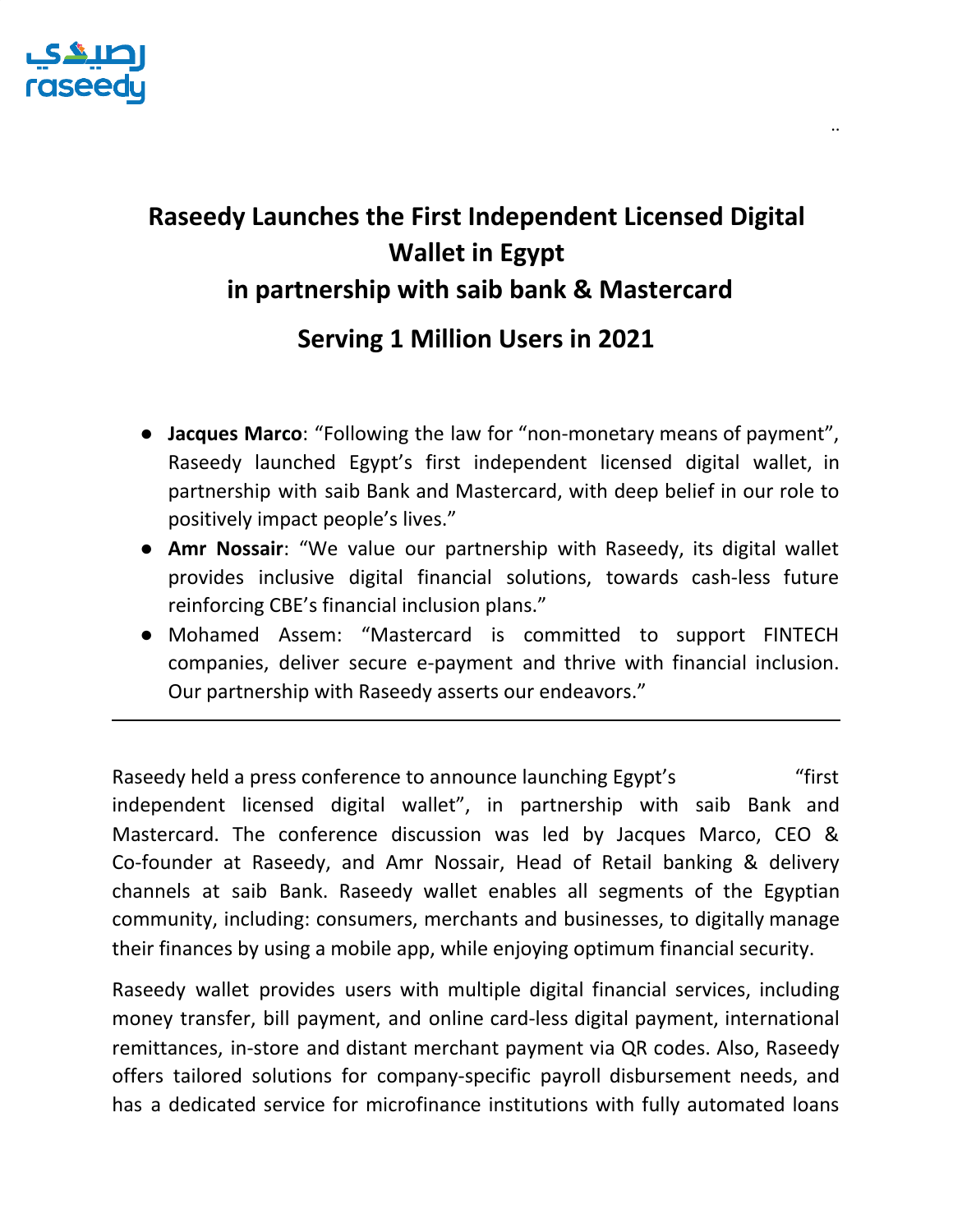

disbursement & installments collection. Raseedy wallet is Meeza certified, enabling its users to transfer and receive money through any digital wallet.

Jacques Marco, CEO & Co-founder at Raseedy, said: "Raseedy is proud to reinforce the state's strategy towards financial inclusion and digital transformation. Following the law for "usage of non-monetary means of payment", Raseedy launched Egypt's first independent digital wallet, in partnership with saib Bank and Mastercard, targeting one Million wallet users in 2021."

He added: "Launching Raseedy wallet relies on a deep belief in our role to positively impact people's lives by providing them with more accessibility to financial services. At Raseedy, we don't see our wallet just as an innovative FINTECH service, but as an opportunity to bridge the gap between formal financial services and underserved customers, ensuring ability to control their finances easily and swiftly. Raseedy wallet aspires to become integrated in the Egyptians' everyday life, as an effective and secure alternative to cash, enabling customers to easily satisfy their needs by a press of a button on their mobile screens, from female breadwinners and SMES, to CEOs."

Amr Nossair, Head of Retail banking & delivery channels at saib Bank, commented: "We value our partnership with Raseedy, as its digital wallet provides inclusive digital financial solutions for the Egyptian community towards cash-less future. Transformation to non-monetary economy was proven essential during Coronavirus outbreak, leading to wider dependence on e-payments to protect citizens' safety. Moreover, Raseedy wallet contributes to financial inclusion for underserved Egyptians, enabling them to achieve financial security."

Mohamed Assem, Country Manager at Mastercard, stated: "We take pride in our participation in launching Egypt's first independent digital wallet created by an Egyptian FINTECH company. Our partnership with Raseedy comes in line with Mastercard's commitment to dedicate its expertise and technological solutions to support FINTECH companies, and deliver secure e-payment methods enabling all Egyptians to conveniently manage their finances. We also believe in the prominence of banking sector and e-payment companies joining forces to thrive with digital transformation and financial inclusion in Egypt and the Middle East."